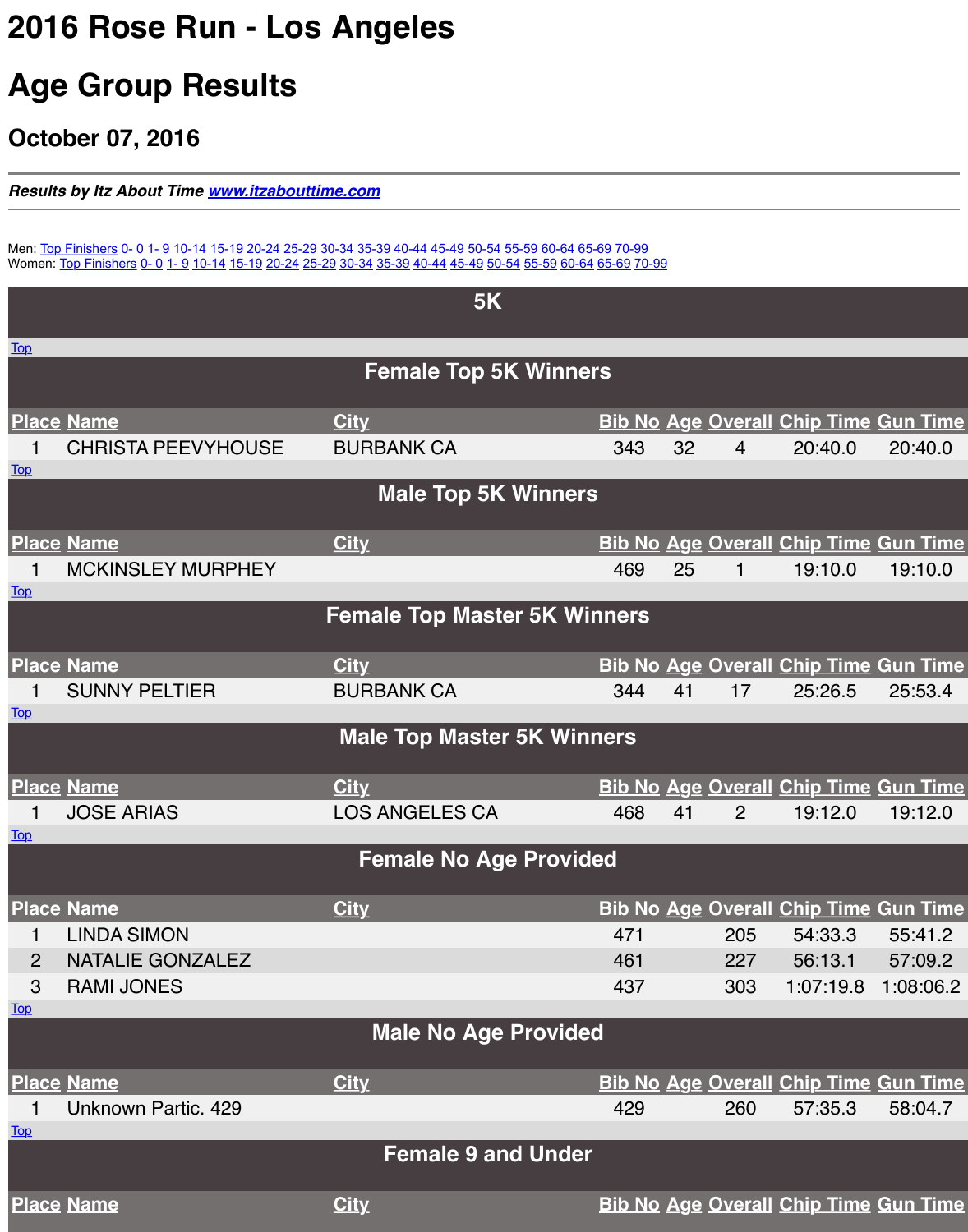| उ                            | <b>AIKO NISHIHARA</b><br><b>ASAHI NISHIHARA</b> | BEVERLY HILLS CA<br><b>BEVERLY HILLS CA</b> |                                                 |
|------------------------------|-------------------------------------------------|---------------------------------------------|-------------------------------------------------|
| $\overline{4}$               |                                                 | <b>LA PUENTE CA</b>                         |                                                 |
| $5\overline{)}$              | <b>ALYSSA COULTER</b>                           |                                             |                                                 |
| 6                            | <b>SHELBY CRIBBS</b>                            |                                             |                                                 |
| $\overline{7}$<br><u>Top</u> | <b>HATTIE WEINROTH</b>                          |                                             |                                                 |
|                              |                                                 | <b>Male 10 to 14</b>                        |                                                 |
|                              |                                                 |                                             |                                                 |
|                              | <u>Place Name</u>                               | <b>City</b>                                 | $\mathbf B$                                     |
| 1                            | <b>BENJAMIN GINSBURG</b>                        |                                             |                                                 |
| $\overline{2}$               | <b>CHASEN EPINGER</b>                           | <b>STUDIO CITY CA</b>                       |                                                 |
| $\mathbf{3}$                 | <b>KYLE WYNN</b>                                |                                             |                                                 |
| $\overline{4}$               | <b>GRANT WERDESCHEIM</b>                        | <b>STUDIO CITY CA</b>                       |                                                 |
| 5                            | <b>DOMINIC COULTER</b>                          | <b>LA PUENTE CA</b>                         |                                                 |
| 6                            | <b>BENJAMIN HUIZAR</b>                          | <b>BALDWIN PARK CA</b>                      |                                                 |
| $\overline{7}$               | <b>MARVIN ESTRADA</b>                           | <b>LOS ANGELES CA</b>                       |                                                 |
| <u>Top</u>                   |                                                 |                                             |                                                 |
|                              |                                                 | Female 15 to 19                             |                                                 |
|                              | <b>Place Name</b>                               | <b>City</b>                                 | $\mathbf{B}% _{T}=\mathbf{A}_{T}\mathbf{B}_{T}$ |
|                              | <b>SARAH VARGAS</b>                             | <b>SYLMAR CA</b>                            |                                                 |
| $\overline{2}$               | <b>LILIANA GALLEGOS</b>                         | <b>LOS ANGELES CA</b>                       |                                                 |
| 3 <sup>°</sup>               | <b>JESSICA THLICK</b>                           | <b>GLENDALE CA</b>                          |                                                 |
| $\overline{4}$               | <b>ISABEL DE LA TORRE</b>                       | <b>BALDWIN PARK CA</b>                      |                                                 |
| 5 <sup>5</sup>               | <b>MORGAN GRANADOS</b>                          | <b>NORTHRIDGE CA</b>                        |                                                 |
| 6                            | <b>MYLA SAROUGHIAN</b>                          | <b>GLENDALE CA</b>                          |                                                 |
| $\overline{7}$               | <b>SARA TAYLOR</b>                              | <b>BURBANK CA</b>                           |                                                 |
| 8                            | <b>AMANDA THLICK</b>                            | <b>GLENDALE CA</b>                          |                                                 |
|                              |                                                 |                                             |                                                 |

9 DANIELLE HAMEL SUN VALLEY CA

10 ABIGAIL URBINA SUN VALLEY CA

11 LAUREN TAVERAS BURBANK CA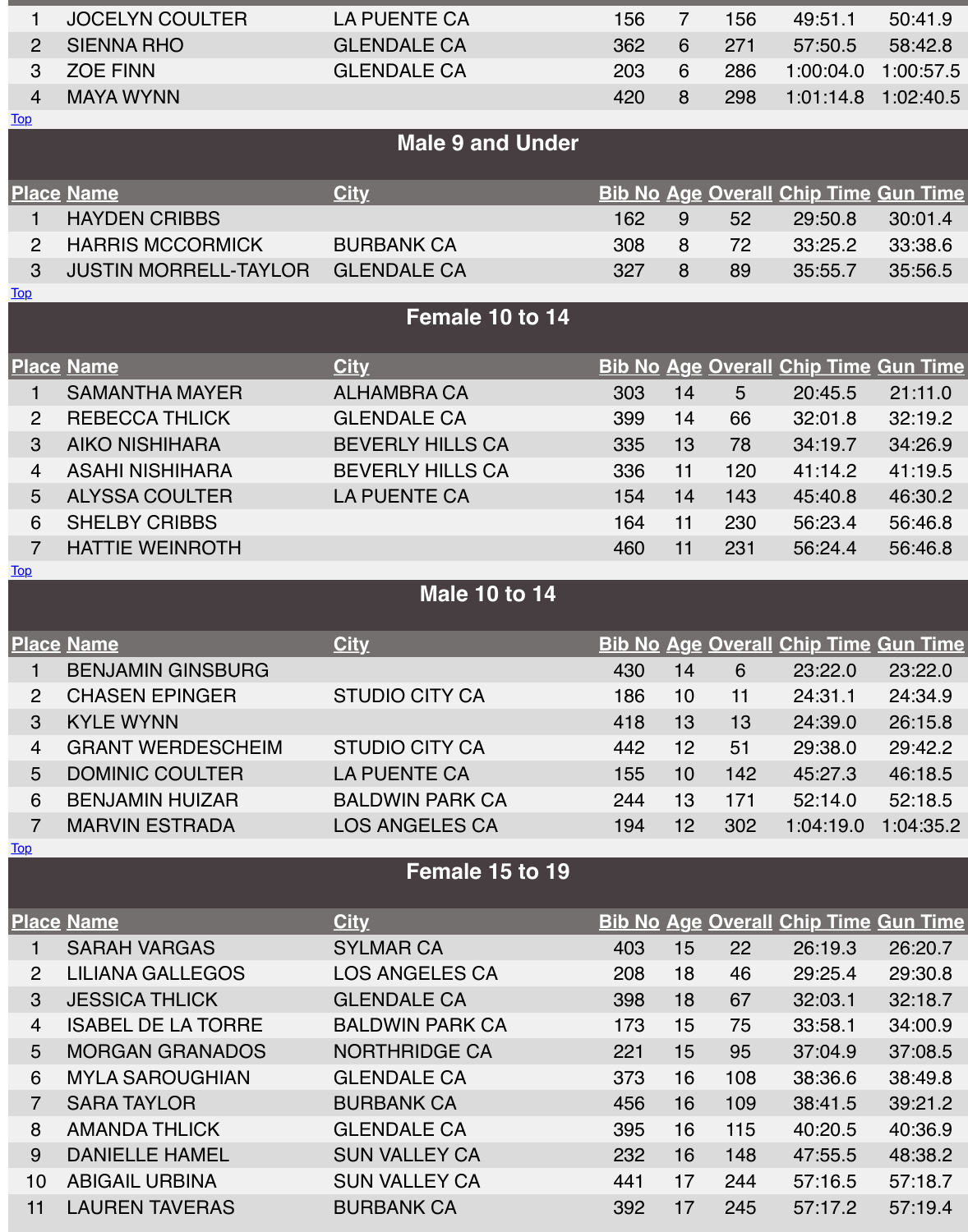|                | 3 KARLA MARTINEZ  | LOS ANGELES CA        |
|----------------|-------------------|-----------------------|
|                | 4 BRITTANY KILMER | ALHAMBRA CA           |
| 5 <sub>1</sub> | LILIA LOAIZA      | <b>WEST COVINA CA</b> |

6 JESSICA CASTILLO

EST COVINA CA

# **Male 20 to 24**

## **Place Name City Bib No Age Overall Chip Time Gun Time**

Top

**Top** 

- 1 MARK DE JESUS CHINO CA
- 

2 VALEN SINISGALLI NORTH HOLLYWOOD CA

# **Female 25 to 29**

## **Place Name City Bib No Age Overall Chip Time Gun Time**

- 1 COLETTE MCELDOWNEY SEATTLE WA
- 2 KIAVETH VASQUEZ NORTH HOLLYWOOD CA
- 3 STASIA HOLDEN MONTEREY PARK CA
- 4 JENNY RAMIREZ LYNWOOD CA
- 5 COURTNEY DAL POZZO LOS ANGELES CA
- 6 SERI MIYAMOTO NORTHRIDGE CA
- 7 CHRISTINA PALMER
- [8](file:///Users/JessicaCribbs/Downloads/roserun_5k_byagegroup-2.htm#Top) FRIN NIFMELA
- 9 MARILYN LICEA
- 10 YSENIA MANZANERO

#### Top

# **Male 25 to 29**

- 1 JOHN GUEVARRA LOS ANGELES CA
- 2 DANIEL ETTER BURBANK CA
- 3 DAVID FLORES

**[Pla](file:///Users/JessicaCribbs/Downloads/roserun_5k_byagegroup-2.htm#Top)ce Name City Bib No Age Overall Chip Time Gun Time**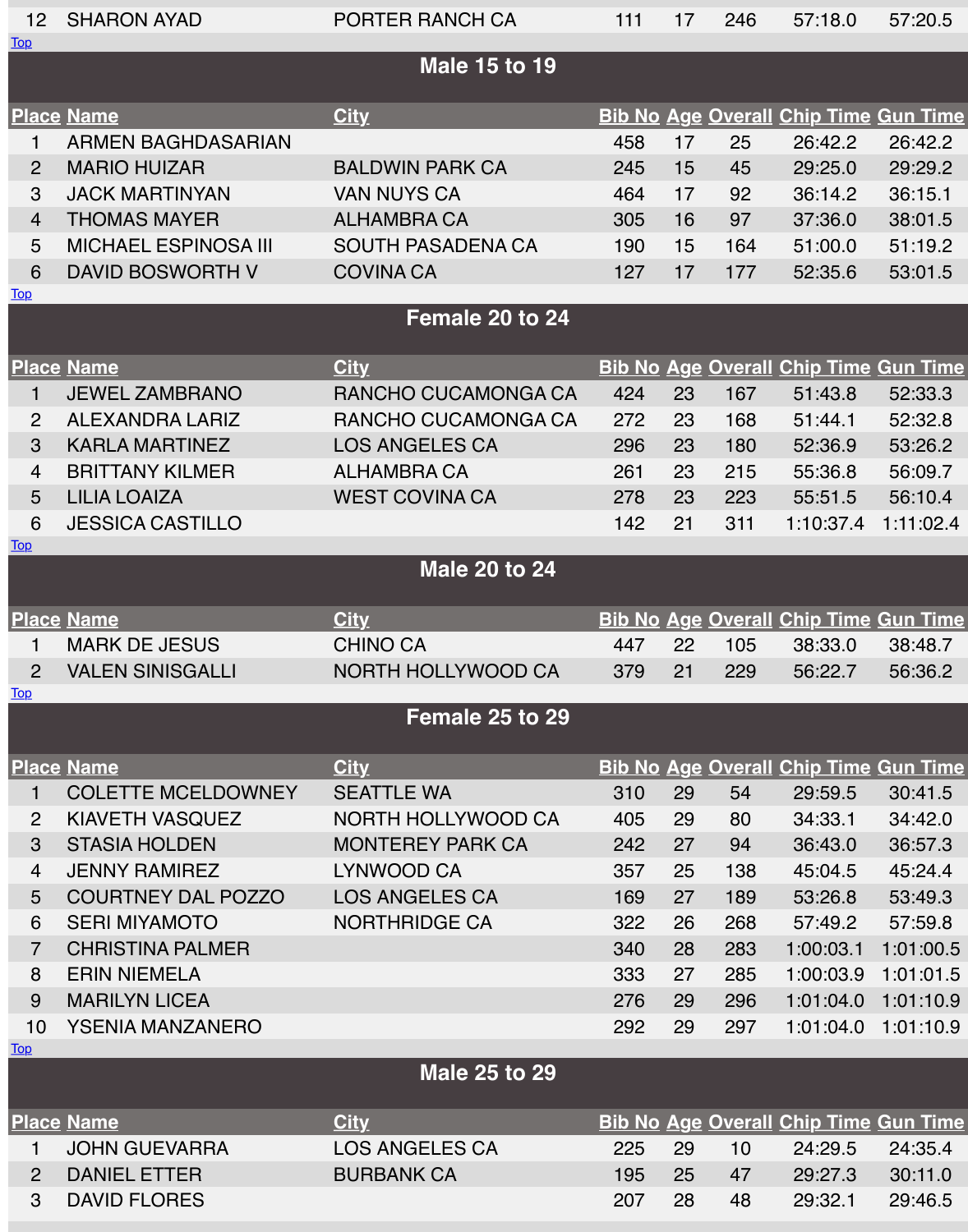| TU                               | YUANA IUVAR                           | <b>BURBANK CA</b>     |              |
|----------------------------------|---------------------------------------|-----------------------|--------------|
| 11                               | REMLLYN DEL CAMPO-HALE PICO RIVERA CA |                       |              |
| 12                               | <b>BEE WRIGHT</b>                     | <b>LOS ANGELES CA</b> |              |
| 13                               | <b>REBECCA KELLY</b>                  |                       |              |
| 14                               | <b>KRYSTLE SAVING</b>                 |                       |              |
| 15                               | <b>RUBY CHO</b>                       | <b>PASADENA CA</b>    |              |
| 16                               | <b>DOAH KIM</b>                       | <b>BURBANK CA</b>     |              |
| <u>Top</u>                       |                                       |                       |              |
|                                  |                                       | <b>Male 30 to 34</b>  |              |
|                                  | <b>Place Name</b>                     | <b>City</b>           | $\mathbf{B}$ |
|                                  | <b>LUIS SOTO</b>                      |                       |              |
| $\overline{2}$                   | <b>JONATHAN LEFKOWITZ</b>             | <b>PASADENA CA</b>    |              |
| $\mathbf{3}$                     | <b>STEFANO MAURO</b>                  | <b>LOS ANGELES CA</b> |              |
| $\overline{4}$                   | <b>JEFF CHRISTENSEN</b>               | <b>LAKE OSWEGO OR</b> |              |
| 5                                | <b>LYLE HALE</b>                      | <b>PICO RIVERA CA</b> |              |
| 6                                | <b>MATTHEW CROWE</b>                  |                       |              |
| $\overline{7}$                   | <b>ERIK ESTRADA</b>                   | <b>INDUSTRY CA</b>    |              |
| $\underline{\operatorname{Top}}$ |                                       |                       |              |
|                                  |                                       | Female 35 to 39       |              |
|                                  | <u>Place Name</u>                     | <b>City</b>           | $\mathbf{B}$ |
|                                  | <b>LISA COSTELLO</b>                  | <b>LANCASTER CA</b>   |              |
| $\overline{2}$                   | <b>ALEXA LABIANCA</b>                 | <b>ENCINO CA</b>      |              |
| $\mathbf{3}$                     | <b>LEIGH REDMAN</b>                   |                       |              |
| $\overline{4}$                   | <b>ELIZABETH HART</b>                 | LA CANADA CA          |              |
| 5 <sup>5</sup>                   | <b>KIMBERLY JOBE</b>                  | <b>LOS ANGELES CA</b> |              |
| 6                                | <b>DENISSE HIDALGO</b>                | <b>VALENCIA CA</b>    |              |
| $\overline{7}$                   | <b>ASAMI CASPER</b>                   | <b>TEMPLE CITY CA</b> |              |
| 8                                | <b>KATHERINE CACHO</b>                | <b>LOS ANGELES CA</b> |              |
| 9                                | <b>ALLISON SALIBIAN</b>               | <b>BURBANK CA</b>     |              |
|                                  |                                       |                       |              |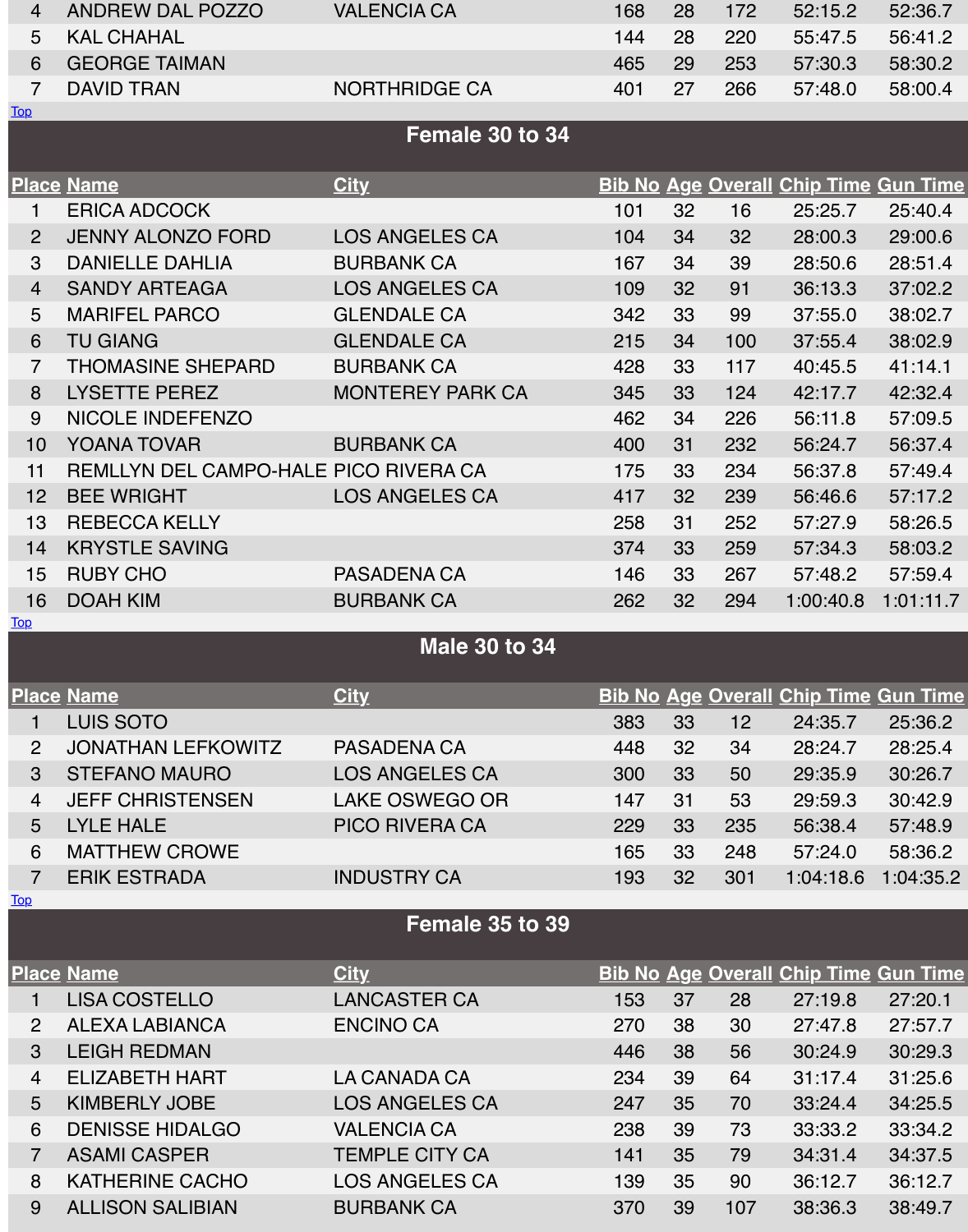### 26 ELISA DE LA TORRE BALDWIN PARK CA 172 38 243 57:05.5 57:23.2

- 27 MICHELLE MCCARTHY
- 28 GARDENIA CERCADO
- 29 PATRICIA MAGANA
- 30 MARGARITA WYNN

#### Top

# **Male 35 to 39**

|                                  | <b>Place Name</b>                       | <b>City</b>           | $\mathbf B$  |
|----------------------------------|-----------------------------------------|-----------------------|--------------|
| 1                                | <b>MICHAEL GONNERMANN</b>               | <b>DUISBURG</b>       |              |
| $\overline{2}$                   | <b>KYLE BUTE</b>                        | <b>PASADENA CA</b>    |              |
| $\mathcal{S}$                    | <b>AARON MOORE</b>                      | <b>BURBANK CA</b>     |              |
| $\overline{4}$                   | <b>BRIAN PETRELLA</b>                   | <b>BURBANK CA</b>     |              |
| 5                                | <b>JOSHUA CONNER</b>                    |                       |              |
| 6                                | <b>STANLEY MIXON</b>                    | <b>LONG BEACH CA</b>  |              |
| $\overline{7}$                   | <b>DAVID HANG</b>                       | <b>ALHAMBRA CA</b>    |              |
| 8                                | <b>BRYAN SNODGRASS</b>                  |                       |              |
| $\underline{\operatorname{Top}}$ |                                         |                       |              |
|                                  |                                         |                       |              |
|                                  |                                         | Female 40 to 44       |              |
|                                  | <b>Place Name</b>                       | <b>City</b>           |              |
| 1                                | <b>STEFF SAMBROOKS</b>                  | <b>BURBANK CA</b>     | $\mathbf{B}$ |
| 2                                | <b>MICHELLE DEAN</b>                    | <b>ENCINO CA</b>      |              |
| 3                                | <b>VERONICA PAPADOPOULOS BURBANK CA</b> |                       |              |
| $\overline{4}$                   | <b>JENNIFER MIYAGISHIMA</b>             |                       |              |
| 5                                | <b>MARY JOY PLAS</b>                    | <b>LOS ANGELES CA</b> |              |
| 6                                | <b>TAMMY WATKINS</b>                    |                       |              |

- 7 ROCIO GARCIA BALDWIN PARK CA
- 8 VANESSA VASCO SANTA CLARITA CA
- 9 CARRIE MARCHANT LANCASTER CA
- 10 ELBA THLICK GLENDALE CA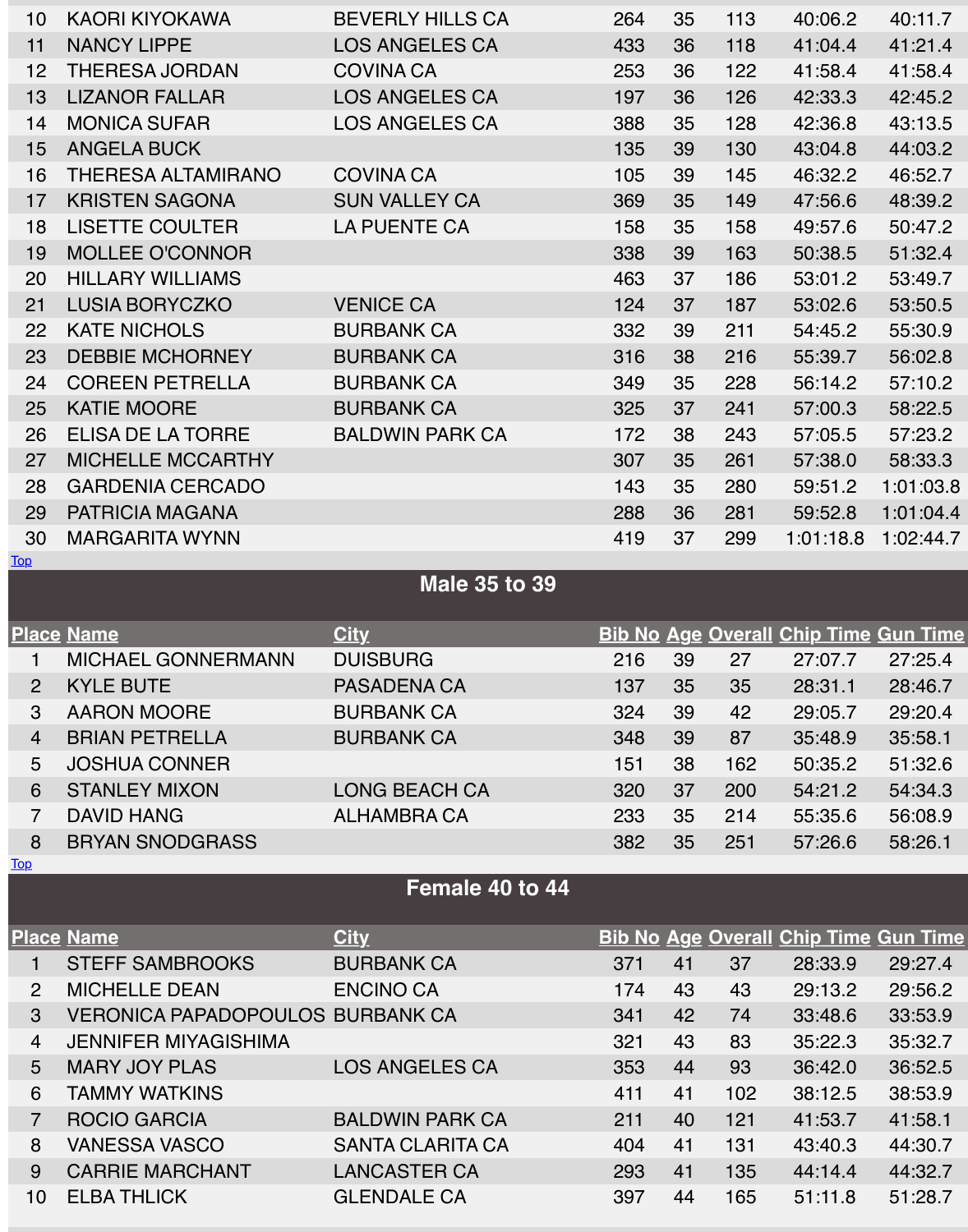|--|

- 4 JORGE FARIAS
- 
- 6 FRANCISCO GARCIA ESSEX CA
- 7 HOMERO CARRILLO BURBANK CA
- 8 LAWRENCE COULTER LA PUENTE CA
- 9 MARC NIFOROS
- 10 LANCE OKAWA WEST COVINA CA
- 11 FRANKLIN RHO GLENDALE CA
- 12 KEITH WYNN 450 43 293 1:00:25.9 1:00:25.9 1:00:25.9 1:00:25.9 1:00:25.9 1:00:25.9 1:00:25.9 1:01:01:01:01:0
- 
- 5 ADAM LIPPE LOS ANGELES CA

# **Female 45 to 49**

#### **Place Name City Bib No Age Overall Chip Time Gun Time**

**Top** 

- 1 RICKI DRAPER BURBANK CA
- 2 DANIELLE STALEY LOS ANGELES CA
- 3 TONI KOSMATKA
- 4 LOUISE SKOSEY LOS ANGELES CA
- 5 LEEAN TAYLOR ANCHORAGE AK
- 6 INDEERA GANESAN BURBANK CA
- 
- 8 AYAKO HINOUE PASADENA CA
- 9 KAREN RUSH
- 10 ANGELIQUE CAMPEN LOS ANGELES CA
- 11 IRMA MURILLO ALHAMBRA CA
- 12 DENA TAYLOR BURBANK CA
- 
- [1](file:///Users/JessicaCribbs/Downloads/roserun_5k_byagegroup-2.htm#Top)4 MICHELLE MARTINEZ ALTADENA CA
- 
- 16 SUZANNE GARNER GLENDALE CA
- 17 JEAN STANLEY VENICE CA

7 DAWN YORBA CITY OF INDUSTRY CA

13 LISA KELLEY SHERMAN OAKS CA 15 JANE WINTER BURBANK CA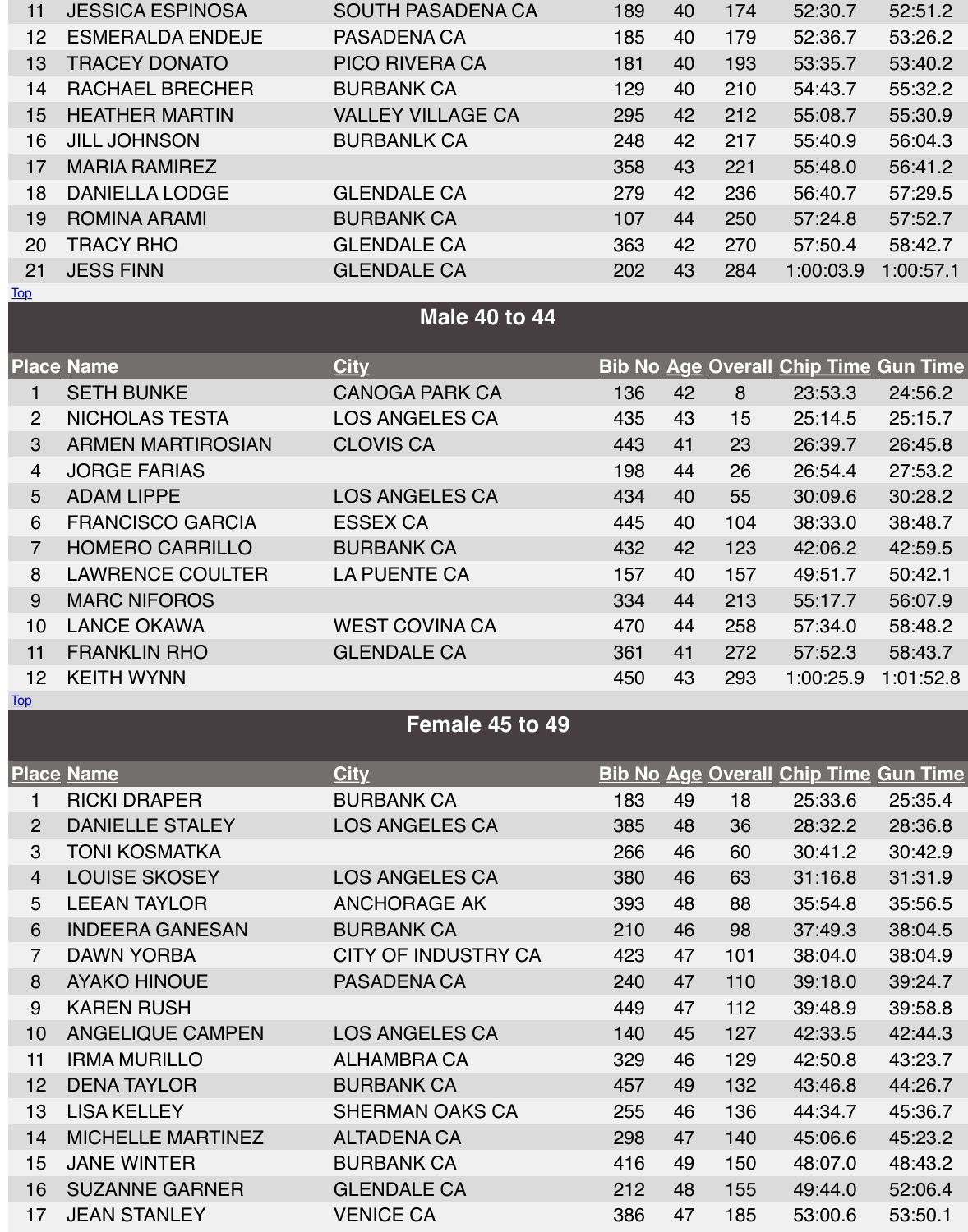|                | <b>Place Name</b>       | <b>City</b>              | $\mathbf{B}$ |
|----------------|-------------------------|--------------------------|--------------|
| 1              | <b>PATRICK FLAHERTY</b> | <b>SHERMAN OAKS CA</b>   |              |
| $\overline{2}$ | <b>FRANKIE MURPHY</b>   |                          |              |
| $\mathcal{S}$  | <b>JOSEPH NORTON</b>    | <b>CHATSWORTH CA</b>     |              |
| $\overline{4}$ | <b>STEVEN KOSMATKA</b>  |                          |              |
| 5              | <b>TIM MCCORMICK</b>    | <b>BURBANK CA</b>        |              |
| 6              | <b>BRENDAN THLICK</b>   | <b>GLENDALE CA</b>       |              |
| $\overline{7}$ | <b>MIKE WATKINS</b>     |                          |              |
| 8              | <b>PAUL MEDINA</b>      | LYNWOOD CA               |              |
| 9              | <b>ERIC LORENZINI</b>   | <b>ENCINO CA</b>         |              |
| 10             | <b>JIM HLIBOKI</b>      | <b>VALLEY VILLAGE CA</b> |              |
| 11             | <b>ROBERT PICKETT</b>   | <b>LOS ANGELES CA</b>    |              |
| 12             | <b>GONZALO VENTURA</b>  | <b>COLTON CA</b>         |              |
| 13             | <b>TODD KELLY</b>       | <b>BURBANK CA</b>        |              |
| 14             | <b>JEFF LARSON</b>      |                          |              |
| 15             | <b>RICARDO RUIZ</b>     | <b>INGEWOOD CA</b>       |              |
| <u>Top</u>     |                         |                          |              |
|                |                         | Female 50 to 54          |              |
|                | <b>Place Name</b>       | <b>City</b>              | $\mathbf{B}$ |
|                |                         |                          |              |

4 ANA COOL BURBANK CA

8 LAURA PISTOTNIK LOS ANGELES, CA 90049 CA

# CHATSWORTH CA

# **Female 50 to 54**

# 1 CAROL GRANADOS NORTHRIDGE CA

- 2 JANET ZIMMERMAN MANHATTAN BEACH CA
- 3 SHARON FRAZIER SAN PEDRO CA
- 
- 5 THERESE FARRELL THOUSAND OAKS CA
- 6 DENISE RASMUSSEN TARZANA CA
- 7 MARY CUTONE
- 
- 9 SUSAN GINSBURG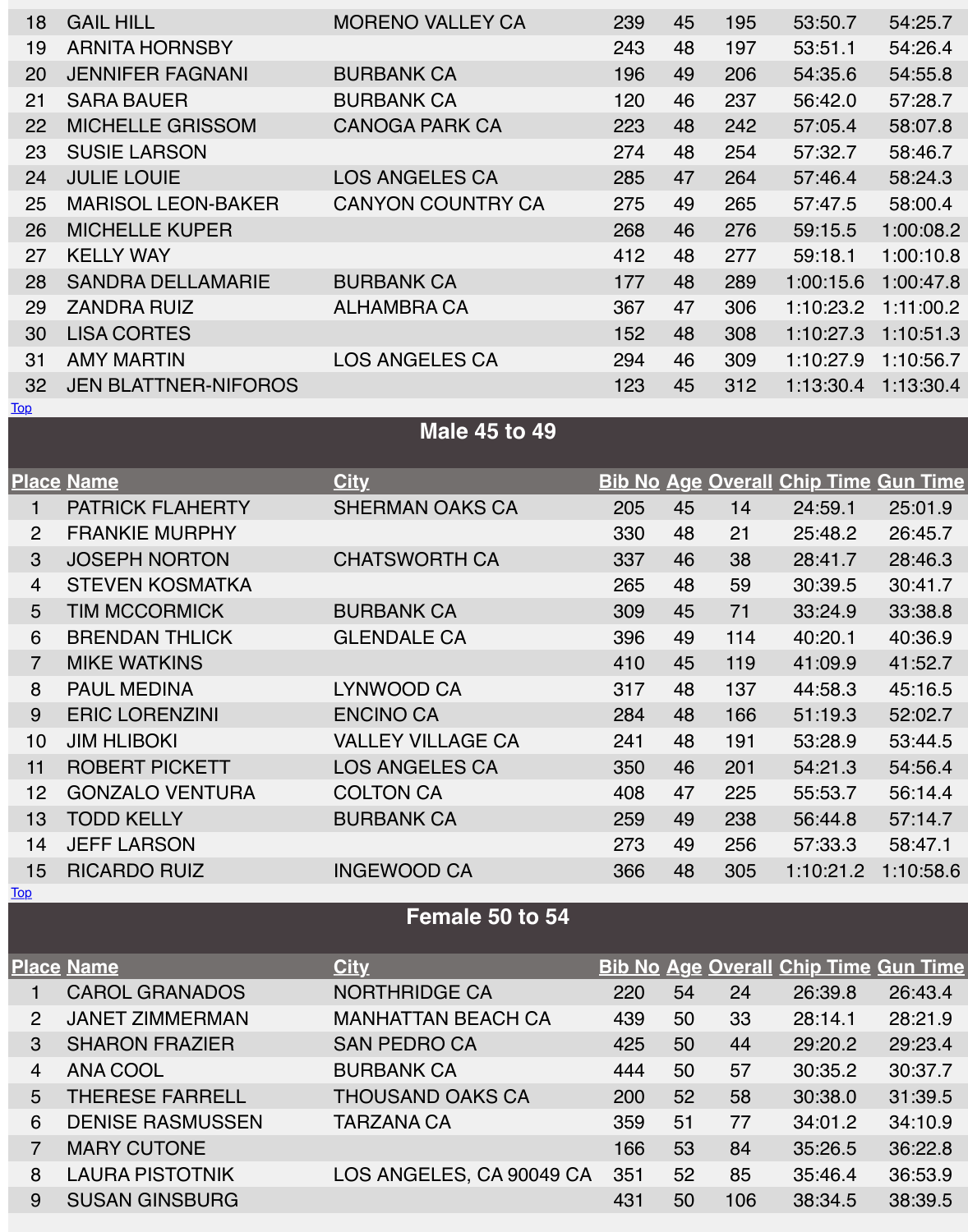# **Male 50 to 54**

|                 | <b>Place Name</b>          | <b>City</b>             | $\overline{\mathbf{B}}$ |
|-----------------|----------------------------|-------------------------|-------------------------|
|                 | <b>EFREN JIMENEZ</b>       | <b>BURBANK CA</b>       |                         |
| $\overline{2}$  | <b>ERIK WEXLER</b>         | <b>TORRANCE CA</b>      |                         |
| $\mathcal{S}$   | <b>NICK MAYER</b>          | <b>ALHAMBRA CA</b>      |                         |
| $\overline{4}$  | <b>TERRY WALKER</b>        | <b>BURBANK CA</b>       |                         |
| $5\overline{)}$ | <b>REY LOPEZ</b>           | PORTER RANCH CA         |                         |
| 6               | <b>FRED WEEDEN</b>         | <b>BURBANK CA</b>       |                         |
| $\overline{7}$  | <b>MICHAEL MARTINEZ</b>    | <b>ALTADENA CA</b>      |                         |
| 8               | <b>SAM MOODY</b>           | <b>GLENDALE CA</b>      |                         |
| 9               | <b>DESMOND LYNCH</b>       | <b>CALABASAS CA</b>     |                         |
| 10              | <b>RANDALL MOORE MOORE</b> | <b>GLENDORA CA</b>      |                         |
| 11              | DANIEL POLIZZOTTO          | <b>HERMOSA BEACH CA</b> |                         |

#### Top

# **Female 55 to 59**

|                | <b>Place Name</b>           | <b>City</b>             | $\mathbf{B}$ |
|----------------|-----------------------------|-------------------------|--------------|
|                | <b>BETHANN BRODY</b>        | <b>NEWHALL CA</b>       |              |
| $\overline{2}$ | <b>ANNMARIE THOMAS</b>      | <b>BURBANK CA</b>       |              |
| $\mathcal{S}$  | <b>LAURIE RYAN-MCDONALD</b> | <b>NORTHRIDGE CA</b>    |              |
| $\overline{4}$ | <b>LILIA DELIGIO</b>        | <b>BURBANK CA</b>       |              |
| 5              | <b>LINDA BESSIN</b>         | <b>BURBANK CA</b>       |              |
| 6              | <b>JANICE POLIZZOTTO</b>    | <b>HERMOSA BEACH CA</b> |              |
| $\overline{7}$ | <b>PATTY SCIORTINO</b>      | <b>GRANADA HILLS CA</b> |              |
| 8              | <b>LIANE MCEVOY</b>         | <b>GLENDALE CA</b>      |              |
| 9              | <b>CARMEL KARP</b>          |                         |              |
| 10             | <b>ELLEN LYNCH</b>          | <b>CALABASAS CA</b>     |              |
| 11             | <b>LISA BARBAGALLO</b>      | <b>SIMI VALLEY CA</b>   |              |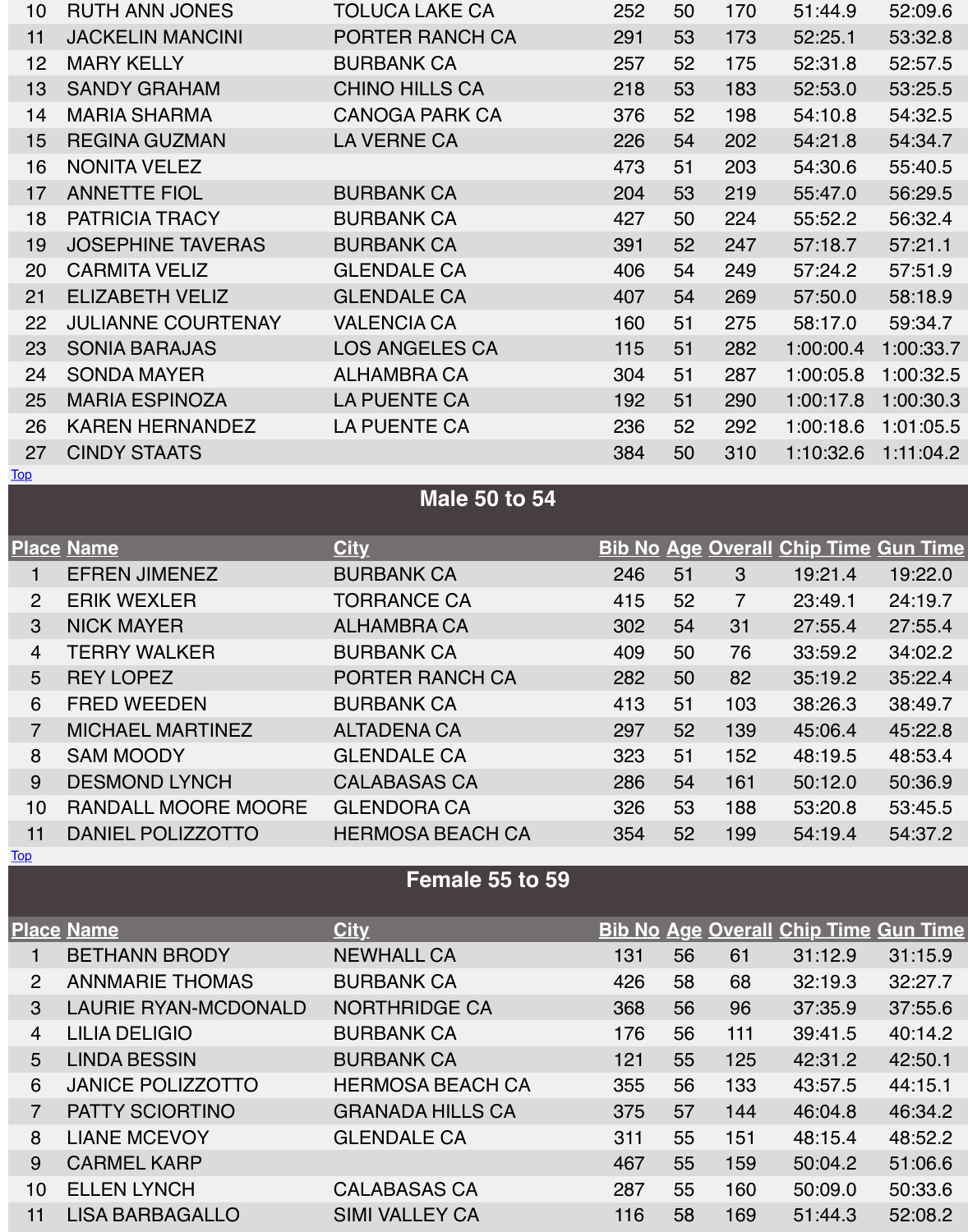|                | <b>STEVE BUFFINGTON</b> |                     |
|----------------|-------------------------|---------------------|
| $\overline{2}$ | <b>DUNCAN SMITH</b>     | <b>BRYN MAWR PA</b> |
| 3              | <b>NICK TROZZI</b>      | PANORAMA CITY CA    |
| $\overline{4}$ | <b>ROY DISNEY</b>       | <b>BURBANK CA</b>   |
| 5              | <b>DOUGLAS HART</b>     |                     |
| 6              | <b>BRIAN MCGILVRAY</b>  | <b>CALABASAS CA</b> |
|                | <b>MUBEAN LALA</b>      | <b>BURBANK CA</b>   |
| 8              | <b>SANFORD BRISCOE</b>  |                     |
|                |                         |                     |

Top

9 DAVID BOSWORTH COVINA CA 10 WILLIAM GRAHAM **ALHAMBRA CA** 11 LUCIANO ESPINOZA LA PUENTE CA

## **Female 60 to 64**

|                | <b>Place Name</b>         | <b>City</b>             | $\mathbf{B}$ |
|----------------|---------------------------|-------------------------|--------------|
| 1              | <b>JANE BARBAGIOVANNI</b> | <b>VALENCIA CA</b>      |              |
| $\overline{2}$ | <b>LINDA GASSON</b>       | <b>BURBANK CA</b>       |              |
| $\mathbf{3}$   | <b>LINDA OWENS</b>        | <b>BURBANK CA</b>       |              |
| $\overline{4}$ | <b>TRISH AVELLONE</b>     | <b>NORTH HILLS CA</b>   |              |
| 5              | <b>CHERYL PRANSKEVICH</b> | <b>BURBANK CA</b>       |              |
| 6              | <b>VICTORIA PETERSEN</b>  | <b>BURBANK CA</b>       |              |
| $\overline{7}$ | <b>JUNG AE KIM</b>        | <b>BURBANK CA</b>       |              |
| 8              | <b>COLLEEN BRADY</b>      | <b>LOS ANGELES CA</b>   |              |
| <u>Top</u>     |                           |                         |              |
|                |                           | <b>Male 60 to 64</b>    |              |
|                | <b>Place Name</b>         | <b>City</b>             | $\mathbf B$  |
| 1              | <b>BRIAN DRAPER</b>       | <b>BURBANK CA</b>       |              |
| $\overline{2}$ | <b>GLENN BALES</b>        | <b>NORTHRIDGE CA</b>    |              |
| 3              | <b>XAVIER LOGAN</b>       | <b>REDONDO BEACH CA</b> |              |
| $\overline{4}$ | <b>MARK SIKAND</b>        | <b>CALABASAS CA</b>     |              |